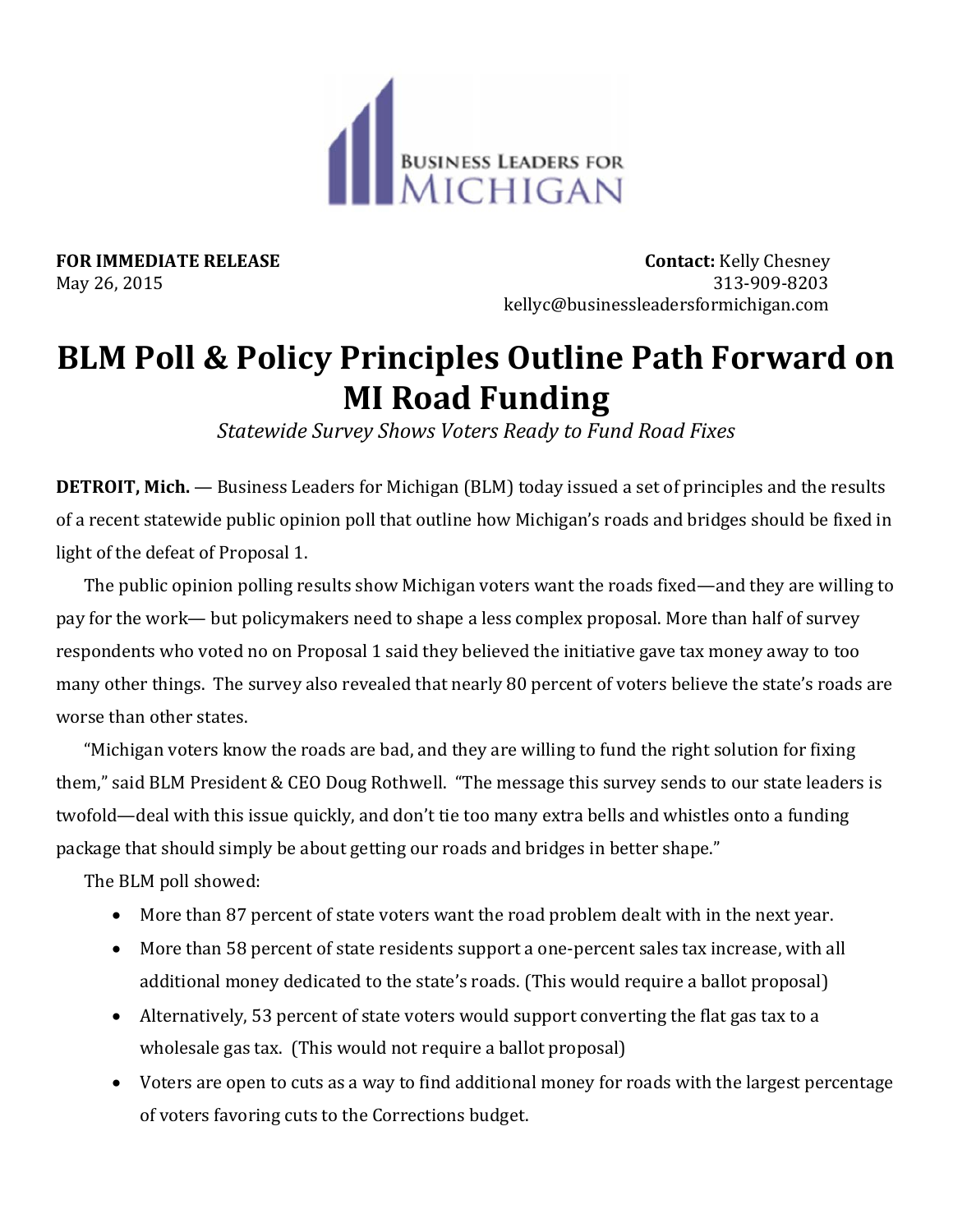BLM also issued principles that the organization believes are essential as the Governor and legislature work to enact a long-term solution to fixing Michigan's roads and bridges: The solution should meet the following criteria:

- It should provide funding sufficient to ensure good quality road and bridge conditions
- It should require road and bridge builder warranties
- The funding source should be both sustainable and dedicated
- The revenue should come from the users of our roads and bridges
- The solution should not adversely impact other critical priorities that help create jobs, such as job training, higher education and economic development

"We believe that our principles for a long-term solution align with the polling results and provide guidance as to what an effective solution would look like to have the public's support," Rothwell said. "BLM believes such a proposal will require significant new revenue but it could include some budget cuts as long as they don't negatively impact other critical priorities."

The 600-sample telephone survey was conducted in mid-May by the Glengariff Group, Inc. with a margin of error of +/-4.0% with a 95% level of confidence.

For the full survey and crosstabs they can be found here at [www.businessleadersformichigan.com](http://www.businessleadersformichigan.com/)

# # #

**About Business Leaders for Michigan** Business Leaders for Michigan, the state's business roundtable, is dedicated to making Michigan a "Top Ten" state for jobs, personal income and a healthy economy. The organization is composed exclusively of the chairpersons, chief executive officers, or most senior executives of Michigan's largest companies and universities. Our members drive 32% of the state's economy, provide nearly 375,000 direct jobs in Michigan, generate over \$1 Trillion in annual revenue and serve nearly one half of all Michigan public university students. Find out more at: [www.businessleadersformichigan.com](http://www.businessleadersformichigan.com/)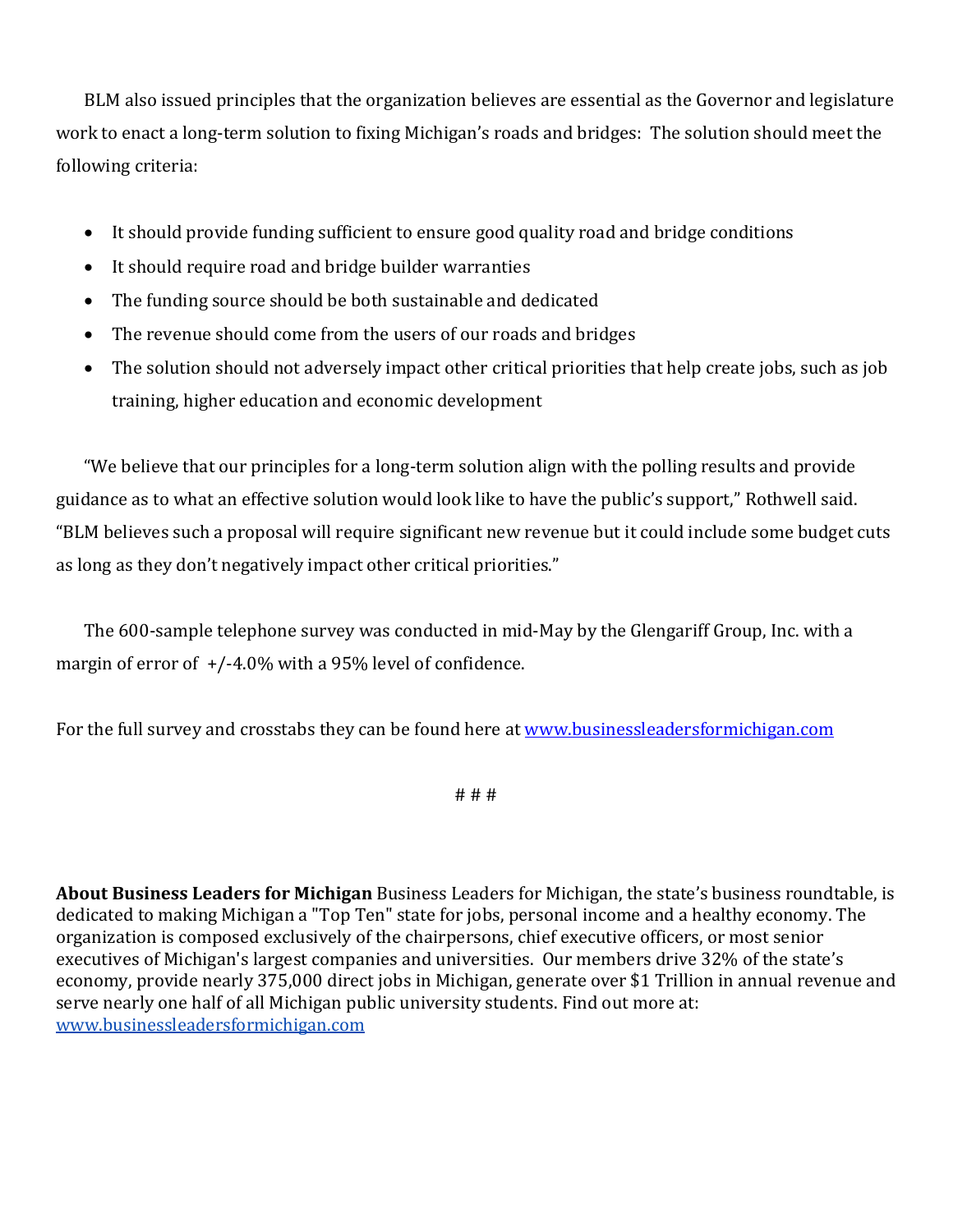

## **MAY 2015 MICHIGAN STATEWIDE SURVEY**

Hello, my name is \_\_\_\_\_\_\_\_\_. I'm not selling anything. I'm doing a quick survey of opinions in our area. It should take approximately five minutes.

- A. For purposes of balance, could I speak with the youngest female over the age of 18 in the household? [IF NOT FEMALE, ASK: COULD I SPEAK WITH THE YOUNGEST MALE IN THE HOUSEHOLD?]
- B. Are you registered to vote at the address I am calling?
	- 1. Yes.....CONTINUE 100.0% (600)
	- 2. NO….TERMINATE
- 1. Thinking about the upcoming Presidential election in November 2016, would you say you are definitely voting, probably voting, probably not voting, or would you say you are definitely not voting?

|    | Definitely votingCONTINUE | 89.8% | (539) |
|----|---------------------------|-------|-------|
| Ź. | Probably votingCONTINUE   | 10.2% | (61)  |

- 3. Probably not voting….TERMINATE
- 4. Definitely not voting….TERMINATE
- 5. Don't Know/ Refused….TERMINATE

2. And what county do you currently live in? IF WAYNE, ASK: WOULD THAT BE IN THE CITY OF DETROIT OR OUTSIDE OF THE CITY OF DETROIT?

| 1.  | UP/ N Michigan                  | 13.0% | (78) |
|-----|---------------------------------|-------|------|
| 2.  | West                            | 11.3% | (68) |
| 3.  | Southwest Michigan              | 8.3%  | (50) |
| 4.  | Mid Michigan                    | 8.7%  | (52) |
| 5.  | East Central Michigan           | 7.7%  | (46) |
| 6.  | Oakland                         | 13.3% | (80) |
| 7.  | Macomb                          | 8.3%  | (50) |
| 8.  | Wayne                           | 11.7% | (70) |
| 9.  | City of Detroit                 | 6.5%  | (39) |
| 10. | <b>Remainder of Detroit MSA</b> | 11.2% | (67) |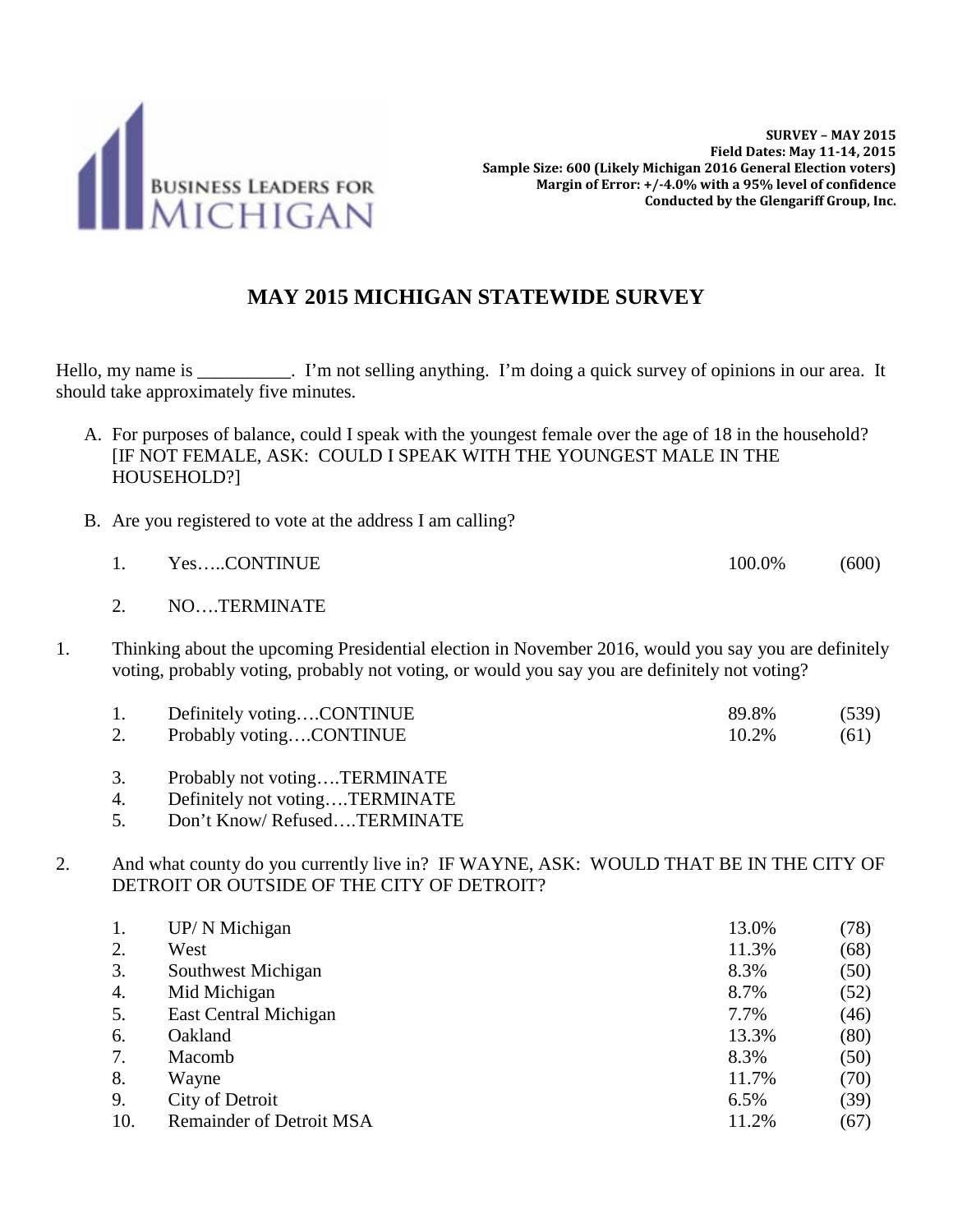3. I am going to read you some reasons people may have voted no on Proposal 1. Tell me which would be the main reason YOU voted against Proposal 1? [ROTATE OPTIONS 1-7]

| 1. | The roads are fine and they don't need any more money.                                | 1.8%  | (5)   |
|----|---------------------------------------------------------------------------------------|-------|-------|
| 2. | Michigan should be able to fix the roads with what we already spend.                  | 12.8% | (36)  |
| 3. | Proposal 1 was too complicated and too confusing.                                     | 7.1%  | (20)  |
| 4. | We should cut money from other programs to fix the roads,<br>rather than raise taxes. | 3.2%  | (9)   |
| 5. | They don't tell us the truth about these proposals. I don't trust Lansing.            | 14.2% | (40)  |
| 6. | I oppose any tax increase to fix the roads.                                           | 7.1%  | (20)  |
| 7. | Proposal 1 wasn't just about fixing the roads, it gave tax money away                 |       |       |
|    | to too many other things. If this had just been a tax increase to fix the             |       |       |
|    | roads I would have supported it.                                                      | 51.8% | (146) |
| 8. | Or would you say there was another reason?                                            | 1.1%  | (3)   |
| 9. | Don't Know/RefusedDO NOT OFFER                                                        | 1.1%  | (3)   |

4. Would you say Michigan's roads are better, worse or about the same as the roads in other states you have travelled?

| $\mathbf{1}$ . | <b>Better</b>                  | 1.3%    | (8)   |
|----------------|--------------------------------|---------|-------|
| 2.             | <b>Worse</b>                   | 79.0%   | (474) |
| 3.             | About the Same                 | 13.7%   | (82)  |
| 4.             | Don't Know/RefusedDO NOT OFFER | $6.0\%$ | (36)  |

5. I am going to read you some facts about Michigan's current budget. Michigan currently has a 52 billion dollar budget. \$22 billion of that is from the federal government and must be used for specific purposes outlined by the federal government. Another \$20 billion must be used for specific purposes laid out by the state constitution or state law – for example, for schools, public safety, agriculture and the environment. \$2 billion of that money must be used for transportation and roads. That leaves about \$10 billion, or 20% of the total state budget, in discretionary spending that the Legislature can move around for other purposes. Of that \$10 billion, the largest shares of it include 3 billion for health programs, 2 billion for the state prisons and \$1.4 billion for our public universities.

If Michigan were to find an additional \$1.2 billion for roads on an ongoing basis without raising taxes, where would you cut the \$1.2 billion from? [READ 1-6]

| 1. | K-12 Schools                                           | 3.2%  | (19)  |
|----|--------------------------------------------------------|-------|-------|
| 2. | Healthcare                                             | 4.0%  | (24)  |
| 3. | <b>State Prisons</b>                                   | 26.8% | (161) |
| 4. | Michigan public universities                           | 17.2% | (103) |
| 5. | I would support an increase in taxes to pay for roads. | 26.3% | (158) |
| 6. | Don't Know/Refused                                     | 22.5% | (135) |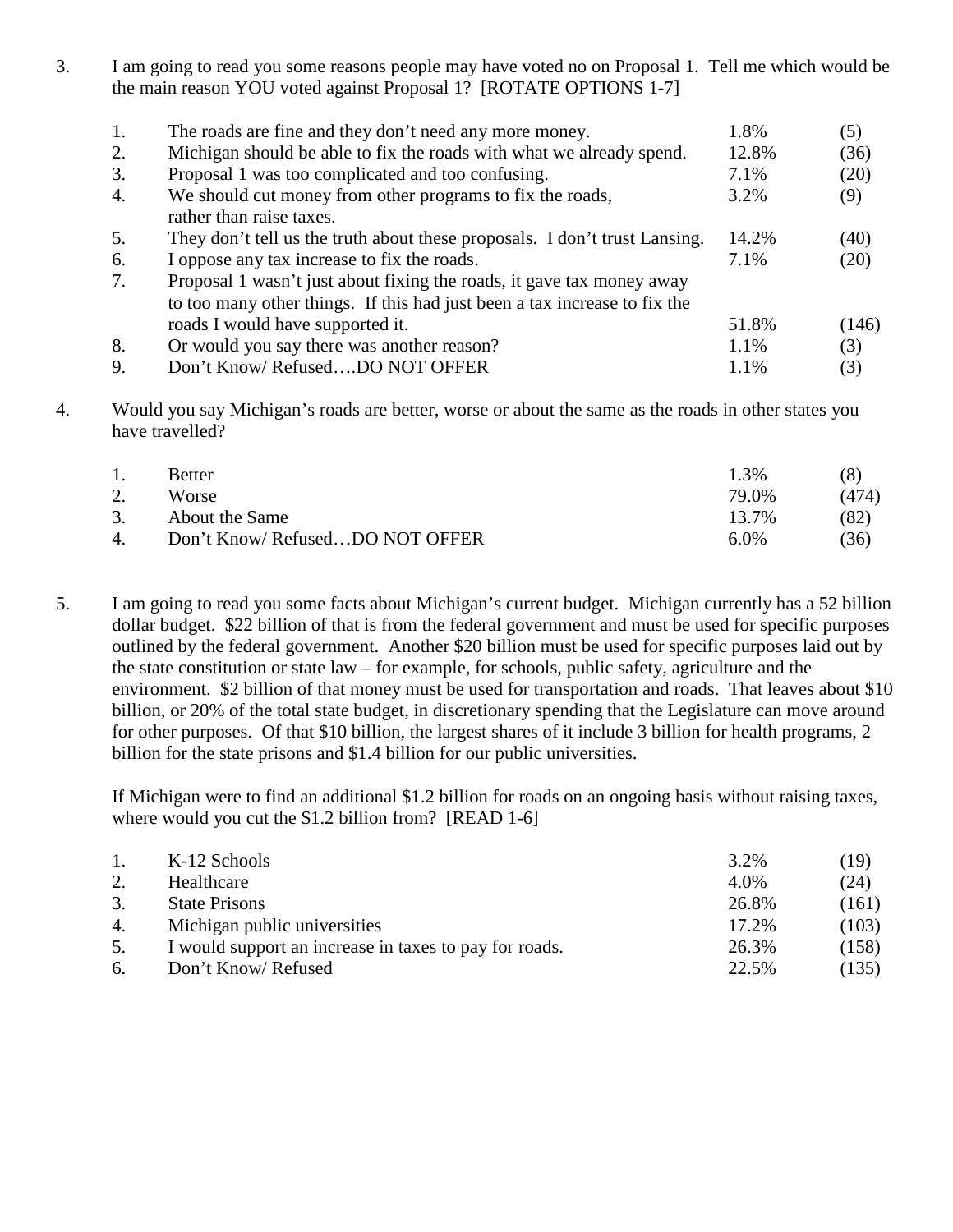Today when you fill up your tank with gas, you pay a flat 19 cent per gallon Michigan gas tax that goes to fix the roads. So, even though the price of a gallon of gas has increased over the years, Michigan continues to collect just 19 cents per gallon. That means that as cars have become more fuel-efficient and people buy less gas, the amount of money available to fix Michigan's roads continue to decline. You also pay the six percent sales tax at the pump on your gas purchase. That money goes to fund schools and local government. So, everything you pay at the pump does not go for the roads. I am going to read you eight different ideas for paying for the repair of Michigan's roads. For each, please tell me if you approve or disapprove of that idea. I want to ask you to listen carefully, because each proposal is slightly different. And keep in mind any that you particularly like, because I'm going to ask you which one you would support the most. [ROTATE QUESTIONS 6-13]

6. One proposal would convert Michigan's flat gas tax to a wholesale tax and adjust the rate for inflation raising \$1.2 billion over four years. This would result in about a ten cent per gallon increase at the pump that would all go to transportation. Because the sales tax would continue on your gas purchase, money for schools and local governments would be unchanged. This proposal would not require any change to the constitution. Would you support or oppose this proposal? ASK: WOULD THAT BE STRONGLY SUPPORT/OPPOSE OR JUST SOMEWHAT SUPPORT/OPPOSE?

| 1. | Strongly support                | 17.0% | (102) |
|----|---------------------------------|-------|-------|
| 2. | Somewhat support                | 36.0% | (216) |
| 3. | Somewhat oppose                 | 10.8% | (65)  |
| 4. | Strongly oppose                 | 29.7% | (178) |
| 5. | Don't Know/Not SureDO NOT OFFER | 6.2%  | (37)  |
| 6. | RefusedDO NOT OFFER             | 0.3%  | (2)   |

7. One proposal would raise \$1.2 billion over six years by replacing Michigan's flat gas tax with a wholesale tax and indexing it to inflation. This proposal would eliminate the 6% sales tax you pay on your gas purchases by 1% each year over six years. That means drivers would pay about ten cents more per gallon. But it would also mean that schools and local governments would no longer receive revenue from the collection of the sales tax at the pump which last year amounted to \$800 million. Those dollars could be replaced if state revenues grow, but there is no guarantee that the State Legislature would choose to replace the lost money to schools and local governments. This proposal would not require any change in the constitution. Would you support or oppose this proposal? ASK: WOULD THAT BE STRONGLY SUPPORT/OPPOSE OR JUST SOMEWHAT SUPPORT/OPPOSE?

| 1. | Strongly support                | 5.0%  | (30)  |
|----|---------------------------------|-------|-------|
| 2. | Somewhat support                | 12.5% | (75)  |
| 3. | Somewhat oppose                 | 18.0% | (108) |
| 4. | Strongly oppose                 | 59.0% | (354) |
| 5. | Don't Know/Not SureDO NOT OFFER | 5.3%  | (32)  |
| 6. | RefusedDO NOT OFFER             | 0.2%  | (1)   |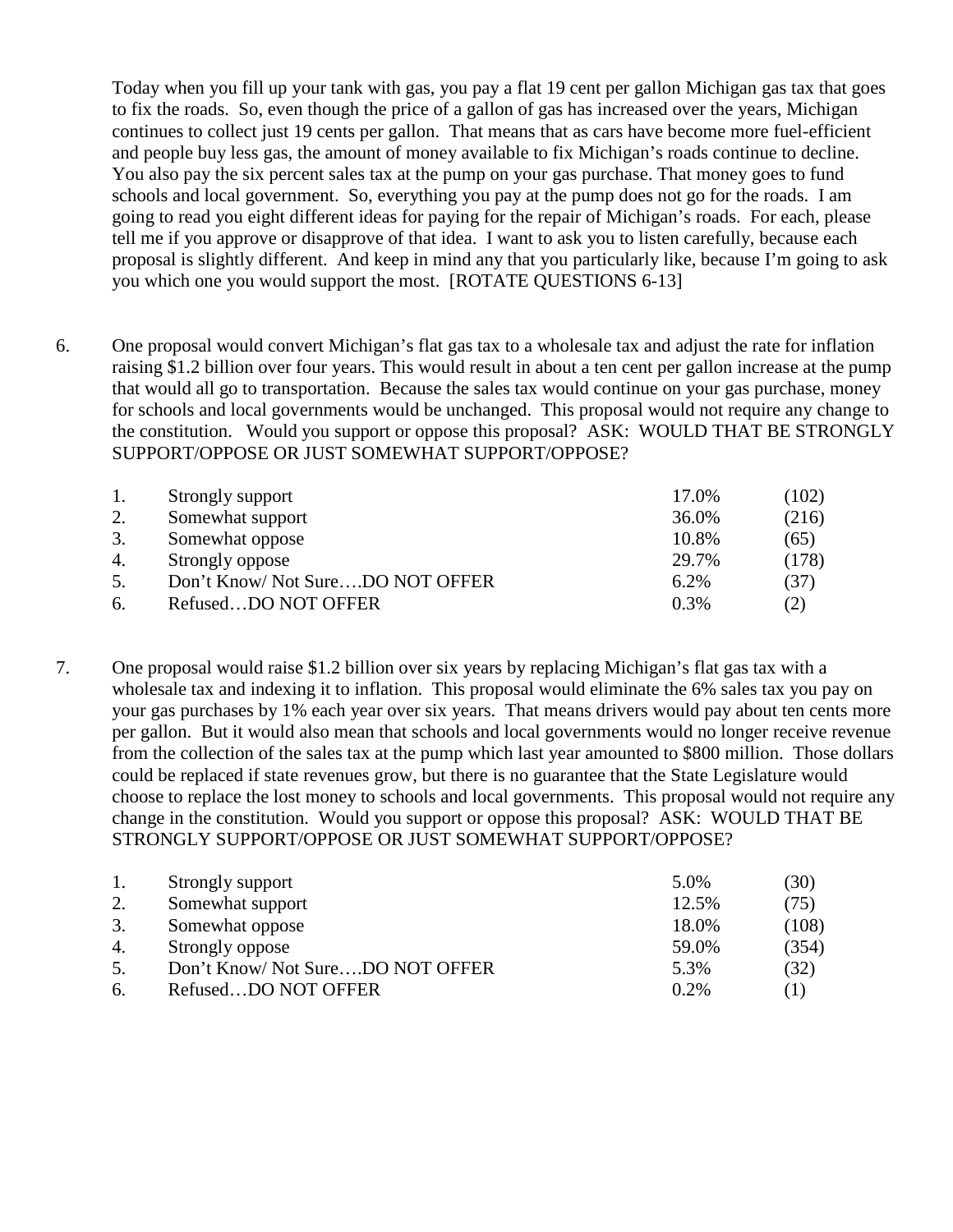8. One proposal would raise \$1.2 billion to fix the roads by increasing the 19 cents per gallon gas tax to 33 cents per gallon – a fourteen cent increase at the pump. It would increase registration fees by 60% for cars and 25% for trucks and trailers. After the first two years, the flat gas tax would convert to a per gallon rate on the wholesale price of fuel allowing gas tax revenues to grow as fuel prices grow. This proposal would not require any change in the constitution. Would you support or oppose this proposal? ASK: WOULD THAT BE STRONGLY SUPPORT/OPPOSE OR JUST SOMEWHAT SUPPORT/OPPOSE?

| -1. | Strongly support                | 4.2%    | (25)  |
|-----|---------------------------------|---------|-------|
| 2.  | Somewhat support                | 15.3%   | (92)  |
| 3.  | Somewhat oppose                 | 13.7%   | (82)  |
| 4.  | Strongly oppose                 | 60.3%   | (362) |
| 5.  | Don't Know/Not SureDO NOT OFFER | 6.5%    | (39)  |
| 6.  | RefusedDO NOT OFFER             | $0.0\%$ | (0)   |

9. One proposal would raise \$1.2 billion to fix the roads by simply raising the sales tax by one cent from 6% to 7% and dedicate the new money just to fix the roads. This would increase the price at the pump by just 3 cents. Because it increases the sales tax and changes the Constitution, it would require voter approval. Would you support or oppose this proposal? ASK: WOULD THAT BE STRONGLY SUPPORT/OPPOSE OR JUST SOMEWHAT SUPPORT/OPPOSE?

| 1. | Strongly support                 | 32.0%   | (192) |
|----|----------------------------------|---------|-------|
| 2. | Somewhat support                 | 26.2%   | (157) |
| 3. | Somewhat oppose                  | 8.7%    | (52)  |
| 4. | Strongly oppose                  | 29.2%   | (175) |
| 5. | Don't Know/ Not SureDO NOT OFFER | 3.8%    | (23)  |
| 6. | RefusedDO NOT OFFER              | $0.2\%$ | (1)   |

10. One proposal would cut \$500 million in existing state funding from areas such as higher education and job training and redirect it to the roads. This proposal would raise only half of the \$1.2 billion that most experts agree is what Michigan needs to bring Michigan's roads up to good condition. This proposal would not raise taxes or require a change to the Constitution, but it would result in sharp cuts to areas like higher education and job training. Would you support or oppose this proposal? ASK: WOULD THAT BE STRONGLY SUPPORT/OPPOSE OR JUST SOMEWHAT SUPPORT/OPPOSE?

| 1. | Strongly support                | 9.8%    | (59)  |
|----|---------------------------------|---------|-------|
| 2. | Somewhat support                | 17.5%   | (105) |
| 3. | Somewhat oppose                 | 16.3%   | (98)  |
| 4. | Strongly oppose                 | 50.8%   | (305) |
| 5. | Don't Know/Not SureDO NOT OFFER | 5.2%    | (31)  |
| 6. | RefusedDO NOT OFFER             | $0.3\%$ | (2)   |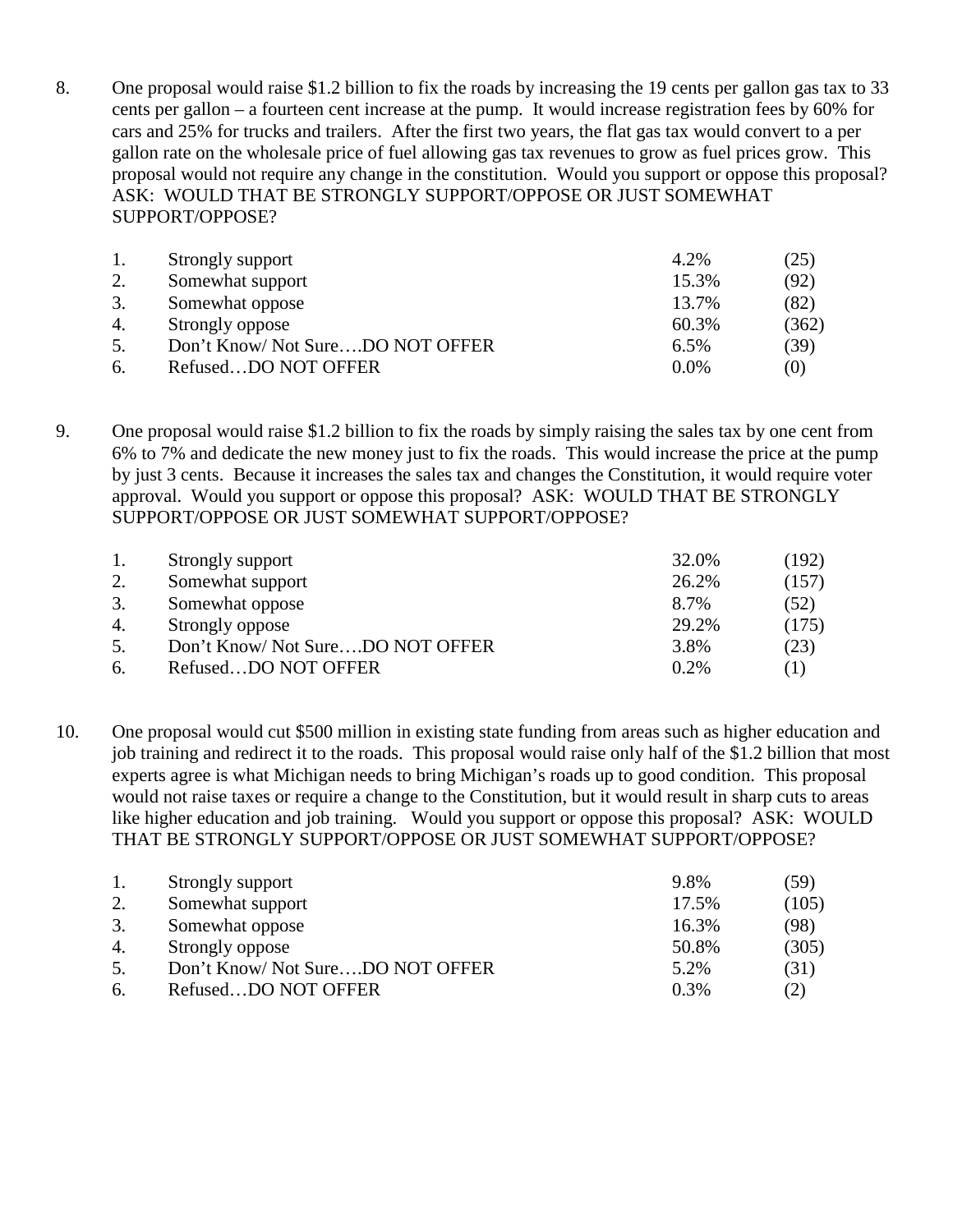11. One proposal would create a broader reform of Michigan's taxes. It would convert the flat gas tax to a wholesale tax on purchases. It would remove the sales tax from fuel purchases but replace the revenues by extending the state sales tax to services like haircuts and tax preparation. But it would also cut the state income tax from 4.25 percent to 3.9 percent. It would raise 1.2 billion for roads and protect the current budgets of schools and local governments. But it would extend the sales tax to services. While individuals would get in income tax cut, it would be offset by an increase in the gas tax and a new sales tax on services. This change would not require a change to the Constitution. Would you support or oppose this proposal? ASK: WOULD THAT BE STRONGLY SUPPORT/OPPOSE OR JUST SOMEWHAT SUPPORT/OPPOSE?

| 1. | Strongly support                 | 10.2%   | (61)  |
|----|----------------------------------|---------|-------|
| 2. | Somewhat support                 | 30.7%   | (184) |
| 3. | Somewhat oppose                  | 14.5%   | (87)  |
| 4. | Strongly oppose                  | 33.3%   | (200) |
| 5. | Don't Know/ Not SureDO NOT OFFER | 11.2%   | (67)  |
| 6. | RefusedDO NOT OFFER              | $0.2\%$ | (1)   |

12. One proposal would change how businesses are taxed in Michigan. In 2011, Michigan revised the state's corporate business tax to a flat 6%. But that tax applies to corporations. Most small businesses do not fall under those tax changes. Michigan could raise an additional \$1.2 billion for roads if it extended the 6% corporate business tax to these small businesses. This change would not require a change to the Constitution. Would you support or oppose this proposal? ASK: WOULD THAT BE STRONGLY SUPPORT/OPPOSE OR JUST SOMEWHAT SUPPORT/OPPOSE?

| 1. | Strongly support                | 11.2%   | (67)  |
|----|---------------------------------|---------|-------|
| 2. | Somewhat support                | 18.5%   | (111) |
| 3. | Somewhat oppose                 | 15.3%   | (92)  |
| 4. | Strongly oppose                 | 49.0%   | (294) |
| 5. | Don't Know/Not SureDO NOT OFFER | 5.8%    | (35)  |
| 6. | RefusedDO NOT OFFER             | $0.2\%$ | (1)   |

13. One proposal would raise the gas tax by \$600 million dollars and cut \$600 million from existing funding in the state budget raising \$1.2 billion for roads. This change would not require a change in the Constitution. However, it would require \$600 million in cuts to other priorities that have not yet been identified. Would you support or oppose this proposal? ASK: WOULD THAT BE STRONGLY SUPPORT/OPPOSE OR JUST SOMEWHAT SUPPORT/OPPOSE?

|    | Strongly support                | 6.3%    | (38)  |
|----|---------------------------------|---------|-------|
| 2. | Somewhat support                | 16.8%   | (101) |
| 3. | Somewhat oppose                 | 13.5%   | (81)  |
| 4. | Strongly oppose                 | 52.2%   | (313) |
| 5. | Don't Know/Not SureDO NOT OFFER | 10.8%   | (65)  |
| 6. | RefusedDO NOT OFFER             | $0.3\%$ | (2)   |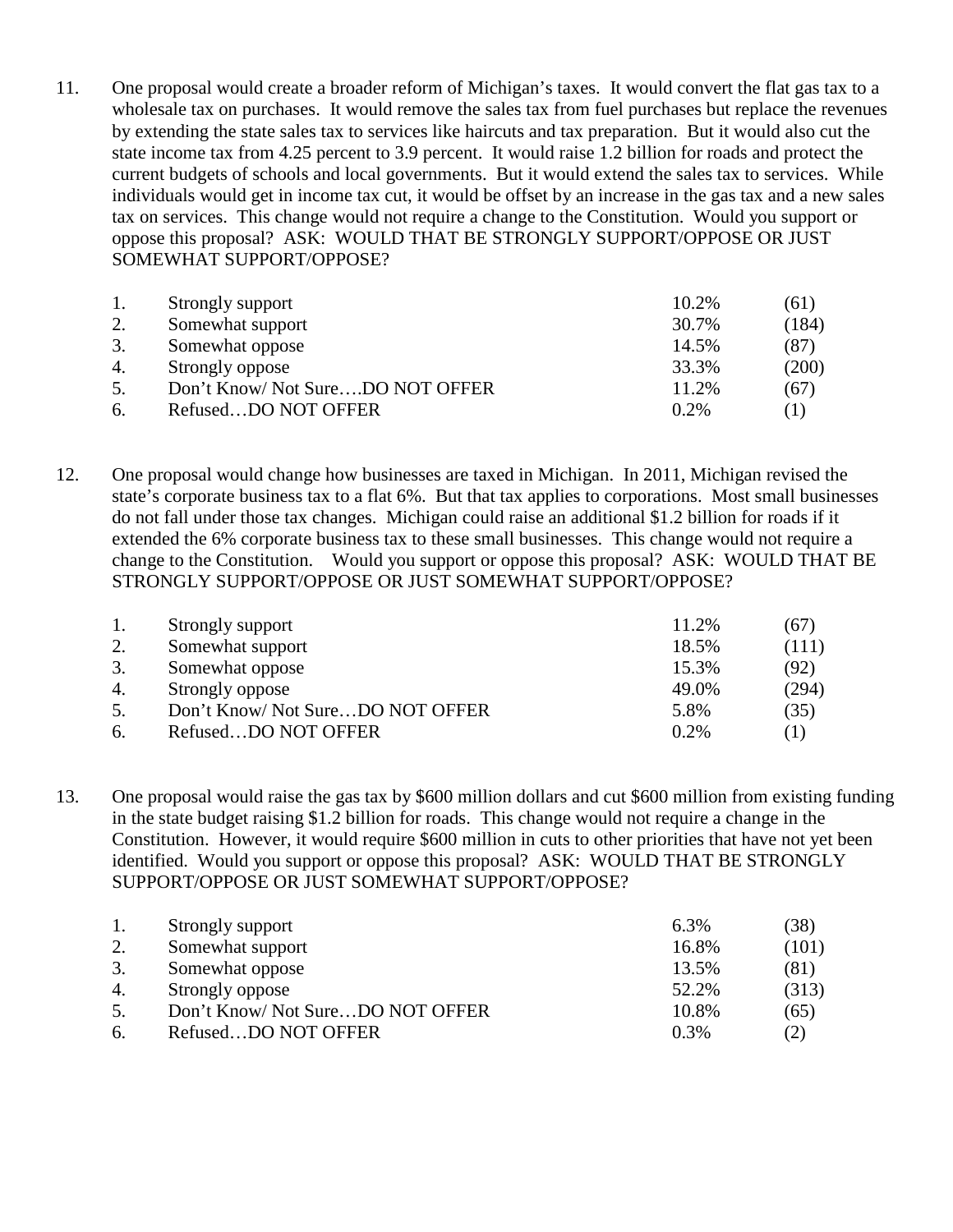14. Do you think the State Legislature should cancel its summer recess this year to stay in session to find a solution to Michigan's road funding problem? Or do you think they should just work on their existing schedule to find a solution to Michigan's road problem?

| 1. | Stay in session for the summer | 78.8%   | (473) |
|----|--------------------------------|---------|-------|
|    | Work on existing schedule      | 17.8%   | (107) |
| 3. | Don't KnowDO NOT OFFER         | 3.2%    | (19)  |
| 4. | RefusedDO NOT OFFER            | $0.2\%$ | (1)   |

15. And how important is it to you that the Michigan Legislature finds a solution to Michigan's road problems. Would you say the issue is urgent and needs immediate attention, the issue is important and needs to be dealt with in the next year, the issue is somewhat important but there are more pressing problems, or would you say the issue is not that important at all.

| -1. | Urgent, dealt with immediately.                | 50.8% | (305) |
|-----|------------------------------------------------|-------|-------|
|     | Important, within the next year.               | 36.8% | (221) |
| 3.  | Somewhat important, but more pressing problems | 10.3% | (62)  |
| 4.  | Not important at all                           | 1.5%  | (9)   |
| 5.  | Don't Know/RefusedDO NOT OFFER                 | 0.5%  | (3)   |

Now, just a few questions for statistical purposes.

16. Generally speaking, would you say you tend to vote mostly for Republican candidates, do you vote mostly for Democratic candidates, or would you say that you vote equally for both Republican and Democratic candidates? IF VOTE EQUALLY, ASK: WOULD YOU SAY YOU LEAN MORE TO THE DEMOCRATIC PARTY, MORE TO THE REPUBLICAN PARTY, OR WOULD YOU SAY YOU ARE AN INDEPENDENT VOTER?

| 2. | Democratic<br>Lean Democratic  | 27.0%<br>10.0% | (162)<br>(60) |
|----|--------------------------------|----------------|---------------|
| 3. | Independent                    | 29.7%          | (178)         |
| 4. | Lean Republican                | 7.5%           | (45)          |
| 5. | Republican                     | 23.3%          | (140)         |
| 6. | OtherDO NOT OFFER              | 0.2%           | (1)           |
|    | Don't Know/RefusedDO NOT OFFER | 2.3%           | (14)          |

17. Thinking about the November presidential election, on a scale of one to ten - -with one being low and ten being high – how excited are you about casting a vote in this year's November election as compared to other past elections?

|  |  |                                                           |  |  |                             | SCORE: 6.7 |  |
|--|--|-----------------------------------------------------------|--|--|-----------------------------|------------|--|
|  |  |                                                           |  |  | 1 2 3 4 5 6 7 8 9 10 DK/Ref |            |  |
|  |  | 9.3% 2.8% 4.0% 3.2% 18.3% 6.3% 7.7% 10.2% 5.5% 28.7% 4.0% |  |  |                             |            |  |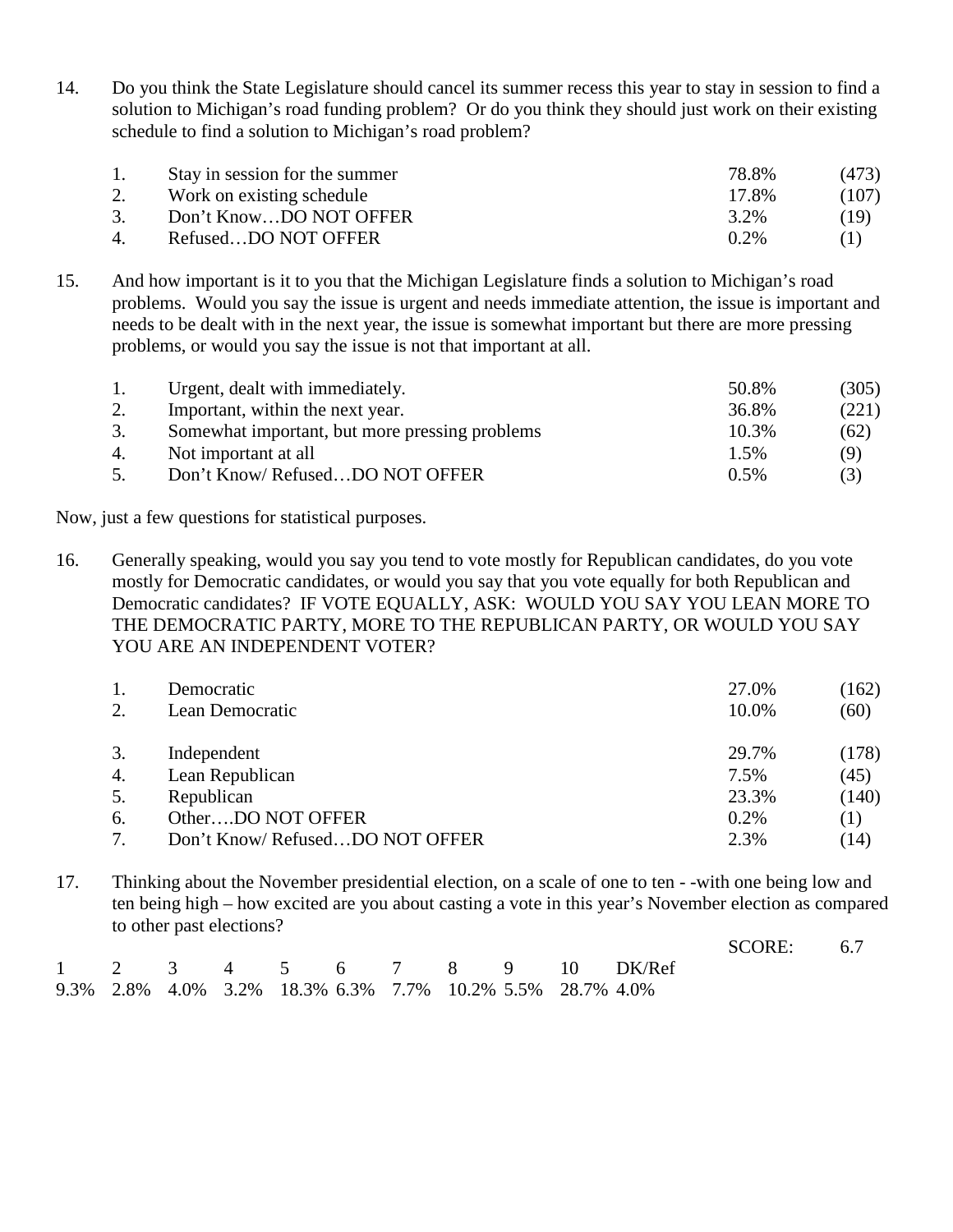| 18. | Do you or does any other member of your household belong to a labor union or a teachers association? |                                             |                                                      |       |       |  |  |  |
|-----|------------------------------------------------------------------------------------------------------|---------------------------------------------|------------------------------------------------------|-------|-------|--|--|--|
|     | 1.                                                                                                   | Yes, union household                        | 27.3%                                                | (164) |       |  |  |  |
|     | 2.                                                                                                   | No, non union household                     |                                                      | 71.3% | (428) |  |  |  |
|     | $\overline{3}$ .                                                                                     |                                             | Don't Know/RefusedDO NOT OFFER                       | 1.3%  | (8)   |  |  |  |
| 19. |                                                                                                      |                                             | Could you please tell me in what year you were born? |       |       |  |  |  |
|     | 1.                                                                                                   | 1986-1997                                   | $(18-29)$                                            | 16.2% | (97)  |  |  |  |
|     | 2.                                                                                                   | 1976-1985                                   | $(30-39)$                                            | 16.3% | (98)  |  |  |  |
|     | 3.                                                                                                   | 1966-1975                                   | $(40-49)$                                            | 19.5% | (117) |  |  |  |
|     | 4.                                                                                                   | 1951-1965                                   | $(50-64)$                                            | 25.2% | (151) |  |  |  |
|     | 5.                                                                                                   | 1950 and before                             | $(65+)$                                              | 20.7% | (124) |  |  |  |
|     | 6.                                                                                                   | RefusedDO NOT OFFER                         |                                                      | 2.2%  | (13)  |  |  |  |
| 20. |                                                                                                      | And what is your race or ethnic background? |                                                      |       |       |  |  |  |
|     | 1.                                                                                                   | Caucasian                                   |                                                      | 79.2% | (475) |  |  |  |
|     | 2.                                                                                                   | African American                            |                                                      | 12.0% | (72)  |  |  |  |
|     | 3.                                                                                                   |                                             | Hispanic/Puerto Rican/ Mexican American              | 0.8%  | (5)   |  |  |  |
|     | $\overline{4}$ .                                                                                     | Asian                                       |                                                      | 1.2%  | (7)   |  |  |  |
|     | 5.                                                                                                   | Mixed RaceDO NOT OFFER                      |                                                      | 1.7%  | (10)  |  |  |  |
|     | 6.                                                                                                   | Native American                             |                                                      | 1.2%  | (7)   |  |  |  |
|     | 7.                                                                                                   |                                             | Don't Know/RefusedDO NOT OFFER                       | 4.0%  | (24)  |  |  |  |
| 21. | Gender                                                                                               |                                             |                                                      |       |       |  |  |  |
|     | 1.                                                                                                   | Male                                        |                                                      | 48.0% | (288) |  |  |  |
|     | 2.                                                                                                   | Female                                      |                                                      | 52.0% | (312) |  |  |  |
| 22. |                                                                                                      | <b>TELEPHONE</b>                            |                                                      |       |       |  |  |  |
|     | 1.                                                                                                   | Cell phone                                  |                                                      | 30.0% | (180) |  |  |  |
|     | 2.                                                                                                   | Land line                                   |                                                      | 70.0% | (420) |  |  |  |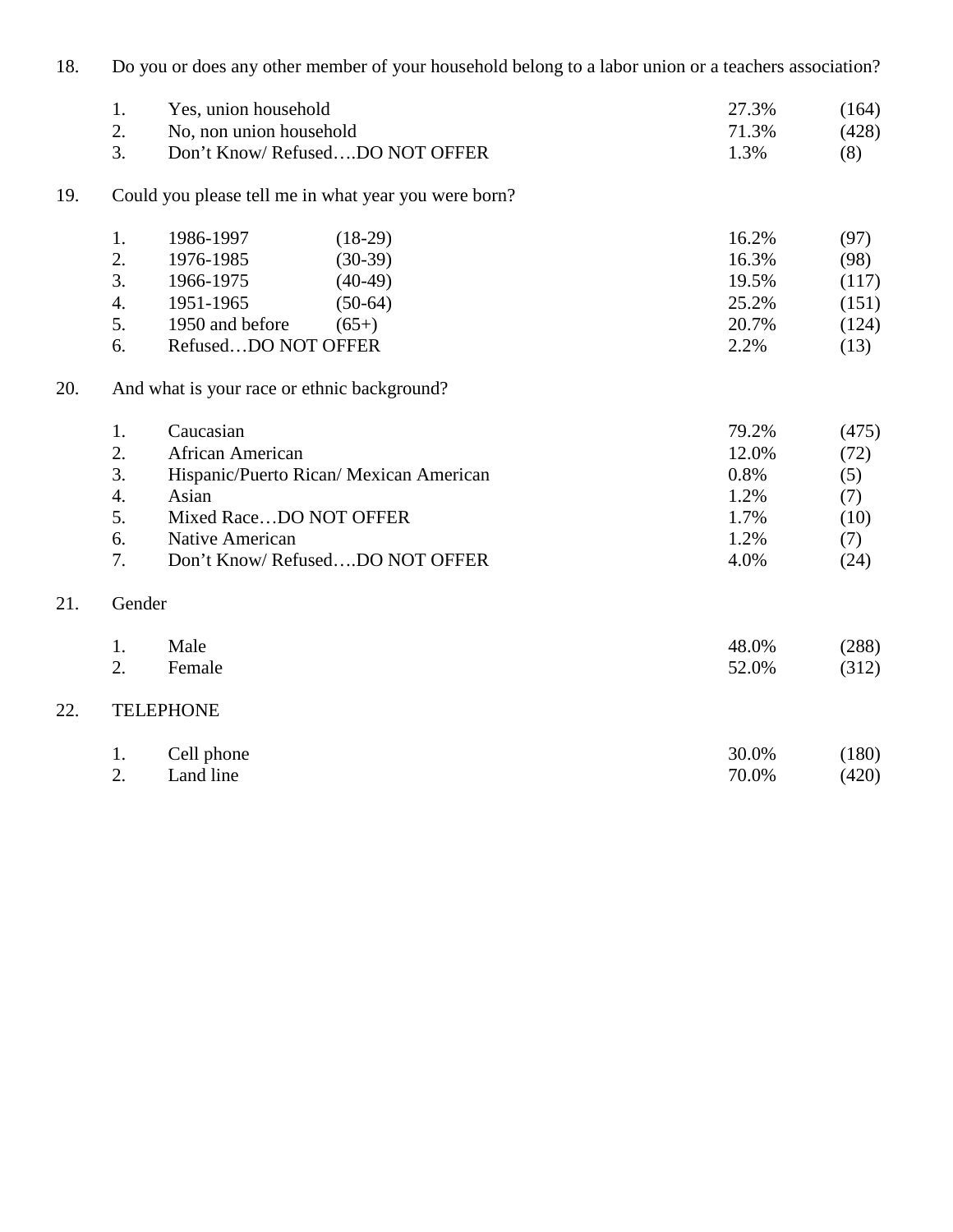## **CROSSTABS**

3. I am going to read you some reasons people may have voted no on Proposal 1. Tell me which would be the main reason YOU voted against Proposal 1? [ROTATE OPTIONS 1-7]

|                      | No      | <b>Current Confusing</b> |         | Cut | Trust   | Anti  | Give  |       |
|----------------------|---------|--------------------------|---------|-----|---------|-------|-------|-------|
|                      | Money   | Spending                 |         |     |         |       | Tax   | Aways |
| Dem                  | 1.6%    | 8.1%                     | 14.5%   |     | $0.0\%$ | 16.1% | 11.3% | 46.8% |
| Lean Dem             | 3.6%    | 17.9%                    | 7.1%    |     | 7.1%    | 14.3% | 7.1%  | 42.9% |
| Independent          | $0.0\%$ | 10.0%                    | 2.2%    |     | 1.1%    | 17.8% | 4.4%  | 60.0% |
| Lean GOP             | 9.1%    | 13.6%                    | 13.6%   |     | 0.0%    | 9.1%  | 4.5%  | 50.0% |
| <b>GOP</b>           | 1.3%    | 18.2%                    | 5.2%    |     | 7.8%    | 10.4% | 7.8%  | 48.1% |
| Voted<br>Didn't Vote | 1.8%    | 12.8%                    | 7.1%    |     | 3.2%    | 14.2% | 7.1%  | 51.8% |
| 18-29                | 4.0%    | 16.0%                    | 24.0%   |     | $0.0\%$ | 16.0% | 12.0% | 28.0% |
| 30-39                | 2.5%    | 12.5%                    | $0.0\%$ |     | 2.5%    | 17.5% | 2.5%  | 57.5% |
| 40-49                | $0.0\%$ | 12.5%                    | 3.6%    |     | 3.6%    | 16.1% | 10.7% | 53.6% |
| 50-64                | 2.5%    | 13.8%                    | 5.0%    |     | 2.5%    | 13.8% | 7.5%  | 55.0% |
| $65+$                | 1.3%    | 12.0%                    | 10.7%   |     | 5.3%    | 10.7% | 4.0%  | 50.7% |
| Male                 | $0.0\%$ | 13.1%                    | 5.8%    |     | 3.6%    | 14.6% | 6.6%  | 54.7% |
| Female               | 3.4%    | 12.4%                    | 8.3%    |     | 2.8%    | 13.8% | 7.6%  | 49.0% |

4. Would you say Michigan's roads are better, worse or about the same as the roads in other states you have travelled?

|             | <b>Better</b> | Worse | Same  |
|-------------|---------------|-------|-------|
| Dem         | $0.6\%$       | 86.4% | 9.3%  |
| Lean Dem    | 0.0%          | 88.3% | 6.7%  |
| Independent | 1.7%          | 69.7% | 21.3% |
| Lean GOP    | 4.4%          | 71.1% | 22.2% |
| <b>GOP</b>  | 0.7%          | 83.6% | 8.6%  |
| Voted       | 1.5%          | 78.4% | 12.9% |
| Didn't Vote | 1.0%          | 80.3% | 15.2% |
| 18-29       | 2.1%          | 79.4% | 15.5% |
| 30-39       | $0.0\%$       | 83.7% | 14.3% |
| 40-49       | 1.7%          | 82.1% | 9.4%  |
| 50-64       | 2.0%          | 82.1% | 10.6% |
| $65+$       | 0.8%          | 67.7% | 20.2% |
| Male        | 2.1%          | 77.1% | 14.9% |
| Female      | 0.6%          | 80.8% | 12.5% |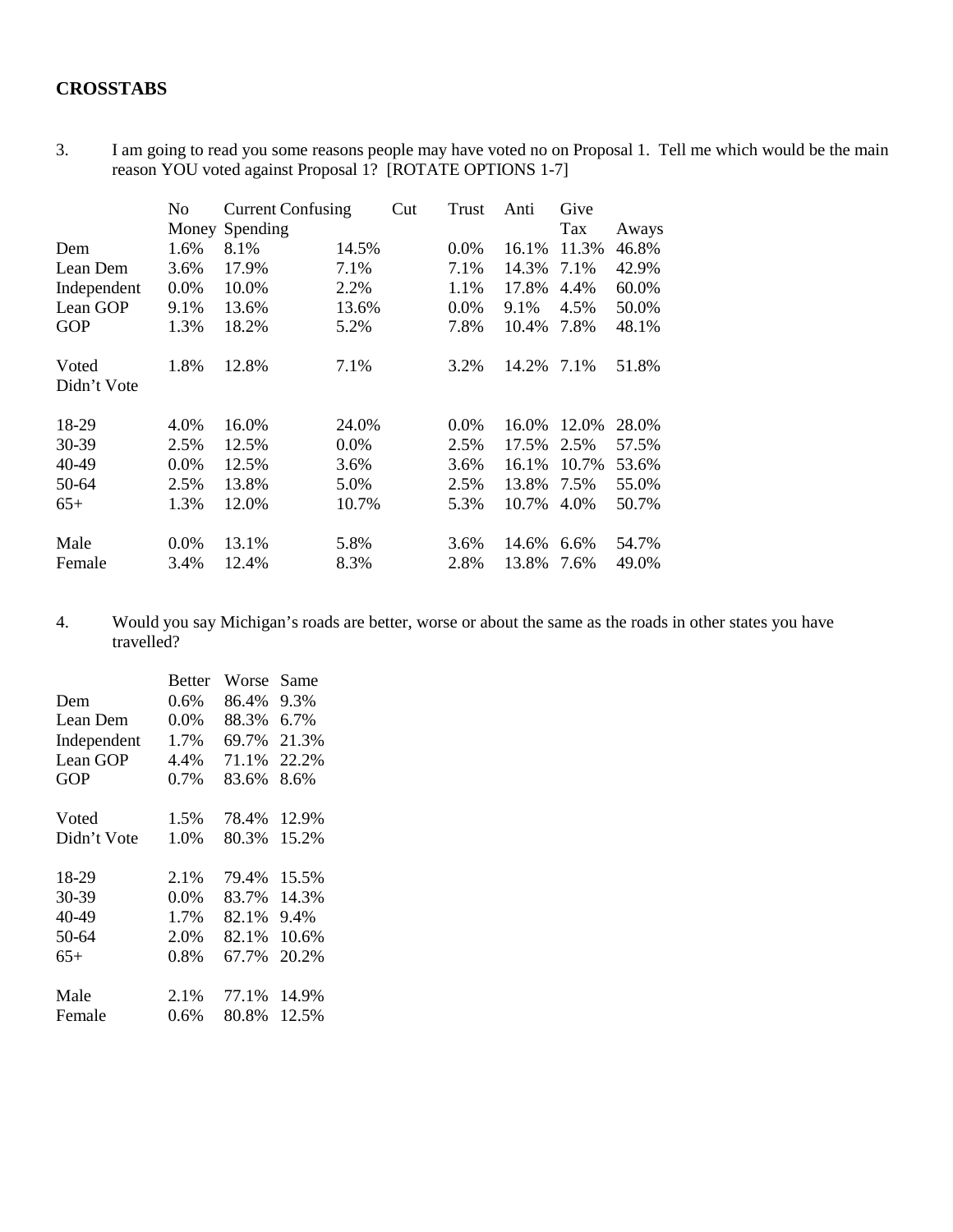5. I am going to read you some facts about Michigan's current budget. Michigan currently has a 52 billion dollar budget. \$22 billion of that is from the federal government and must be used for specific purposes outlined by the federal government. Another \$20 billion must be used for specific purposes laid out by the state constitution or state law – for example, for schools, public safety, agriculture and the environment. \$2 billion of that money must be used for transportation and roads. That leaves about \$10 billion, or 20% of the total state budget, in discretionary spending that the Legislature can move around for other purposes. Of that \$10 billion, the largest shares of it include 3 billion for health programs, 2 billion for the state prisons and \$1.4 billion for our public universities.

If Michigan were to find an additional \$1.2 billion for roads on an ongoing basis without raising taxes, where would you cut the \$1.2 billion from? [READ 1-6]

|             | $K-12$  | Heathcare | Prisons | Universities |       | <b>Support Tax Increase</b> |
|-------------|---------|-----------|---------|--------------|-------|-----------------------------|
| Dem         | 2.5%    | 1.2%      | 34.0%   | 11.1%        | 32.7% |                             |
| Lean Dem    | $0.0\%$ | $0.0\%$   | 35.0%   | 13.3%        | 26.7% |                             |
| Independent | 1.1%    | 3.9%      | 27.5%   | 17.4%        | 21.9% |                             |
| Lean GOP    | $0.0\%$ | 6.7%      | 15.6%   | 22.2%        | 37.8% |                             |
| <b>GOP</b>  | 9.3%    | 8.6%      | 19.3%   | 22.9%        | 20.7% |                             |
| Voted       | 4.0%    | 4.0%      | 25.6%   | 15.7%        | 26.1% |                             |
| Didn't Vote | 1.5%    | 4.0%      | 29.3%   | 20.2%        | 26.8% |                             |
| 18-29       | 2.1%    | 2.1%      | 39.2%   | 17.5%        | 25.8% |                             |
| 30-39       | 5.1%    | 5.1%      | 34.7%   | 15.3%        | 29.6% |                             |
| 40-49       | 2.6%    | 7.7%      | 23.9%   | 15.4%        | 28.2% |                             |
| 50-64       | 3.3%    | 4.0%      | 23.2%   | 12.6%        | 27.8% |                             |
| $65+$       | 3.2%    | 1.6%      | 19.4%   | 25.8%        | 20.2% |                             |
| Male        | 3.1%    | 5.2%      | 24.0%   | 18.8%        | 30.6% |                             |
| Female      | 3.2%    | 2.9%      | 29.5%   | 15.7%        | 22.4% |                             |
| Male        | 2.1%    | 1.0%      | 20.8%   | 11.5%        | 26.7% | 28.5%                       |
| Female      | 1.0%    | 1.6%      | 33.3%   | 13.1%        | 17.0% | 18.6%                       |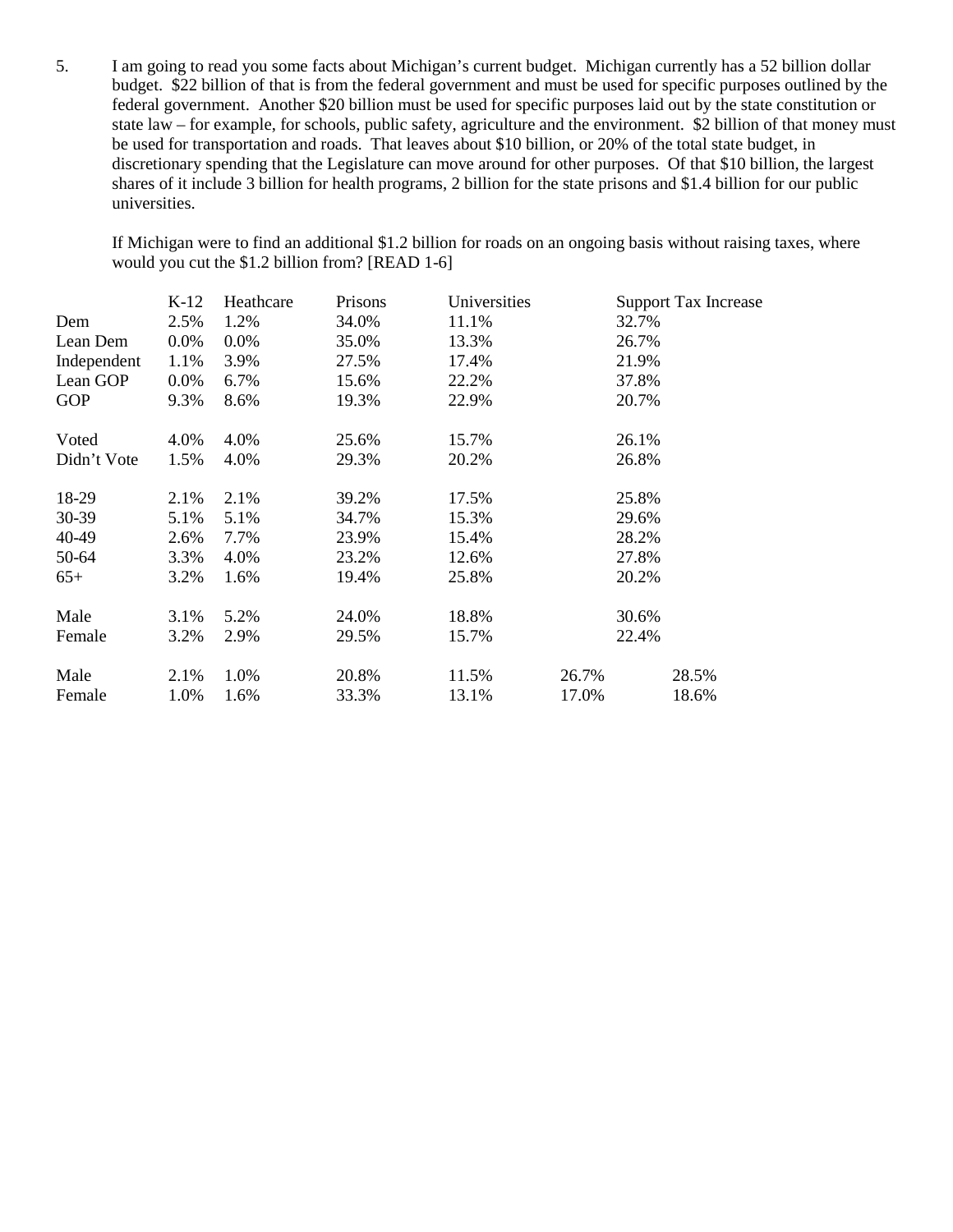6. One proposal would convert Michigan's flat gas tax to a wholesale tax and adjust the rate for inflation raising \$1.2 billion over four years. This would result in about a ten cent per gallon increase at the pump that would all go to transportation. Because the sales tax would continue on your gas purchase, money for schools and local governments would be unchanged. This proposal would not require any change to the constitution. Would you support or oppose this proposal? ASK: WOULD THAT BE STRONGLY SUPPORT/OPPOSE OR JUST SOMEWHAT SUPPORT/OPPOSE?

|             | Strongly | Somewhat                      | Somewhat | Strongly |
|-------------|----------|-------------------------------|----------|----------|
|             |          | Support Support Oppose Oppose |          |          |
| Dem         | 17.9%    | 41.4%                         | 8.6%     | 25.9%    |
| Lean Dem    | 23.3%    | 35.0%                         | 13.3%    | 18.3%    |
| Independent | 12.9%    | 32.6%                         | 11.8%    | 33.7%    |
| Lean GOP    | 8.9%     | 46.7%                         | 11.1%    | 28.9%    |
| <b>GOP</b>  | 22.1%    | 32.9%                         | 9.3%     | 33.6%    |
| Voted       | 18.2%    | 35.1%                         | 10.2%    | 31.1%    |
| Didn't Vote | 14.6%    | 37.9%                         | 12.1%    | 26.8%    |
| 18-29       | 12.4%    | 45.4%                         | 15.5%    | 25.8%    |
| 30-39       | 15.3%    | 36.7%                         | 11.2%    | 29.6%    |
| 40-49       | 18.8%    | 36.8%                         | 9.4%     | 28.2%    |
| 50-64       | 20.5%    | 31.1%                         | 10.6%    | 30.5%    |
| $65+$       | 16.9%    | 33.1%                         | 8.9%     | 32.3%    |
| Male        | 20.8%    | 34.7%                         | 10.1%    | 30.2%    |
| Female      | 13.5%    | 37.2%                         | 11.5%    | 29.2%    |

7. One proposal would raise \$1.2 billion over six years by replacing Michigan's flat gas tax with a wholesale tax and indexing it to inflation. This proposal would eliminate the 6% sales tax you pay on your gas purchases by 1% each year over six years. That means drivers would pay about ten cents more per gallon. But it would also mean that schools and local governments would no longer receive revenue from the collection of the sales tax at the pump which last year amounted to \$800 million. Those dollars could be replaced if state revenues grow, but there is no guarantee that the State Legislature would choose to replace the lost money to schools and local governments. This proposal would not require any change in the constitution. Would you support or oppose this proposal? ASK: WOULD THAT BE STRONGLY SUPPORT/OPPOSE OR JUST SOMEWHAT SUPPORT/OPPOSE?

|             | Strongly | Somewhat                      | Somewhat | Strongly |
|-------------|----------|-------------------------------|----------|----------|
|             |          | Support Support Oppose Oppose |          |          |
| Dem         | 3.7%     | 11.7%                         | 18.5%    | 61.7%    |
| Lean Dem    | 10.0%    | 11.7%                         | 15.0%    | 61.7%    |
| Independent | 2.2%     | 10.7%                         | 16.9%    | 62.4%    |
| Lean GOP    | 4.4%     | 15.6%                         | 17.8%    | 53.3%    |
| <b>GOP</b>  | 8.6%     | 14.3%                         | 20.7%    | 52.9%    |
| Voted       | 4.7%     | 12.2%                         | 17.4%    | 60.7%    |
| Didn't Vote | 5.6%     | 13.1%                         | 19.2%    | 55.6%    |
| 18-29       | 3.1%     | 12.4%                         | 23.7%    | 57.7%    |
| 30-39       | 2.0%     | 9.2%                          | 20.4%    | 64.3%    |
| 40-49       | 5.1%     | 11.1%                         | 22.2%    | 59.0%    |
| 50-64       | 6.6%     | 13.9%                         | 14.6%    | 58.9%    |
| $65+$       | 7.3%     | 13.7%                         | 13.7%    | 54.8%    |
| Male        | 5.9%     | 13.2%                         | 16.3%    | 60.8%    |
| Female      | 4.2%     | 11.9%                         | 19.6%    | 57.4%    |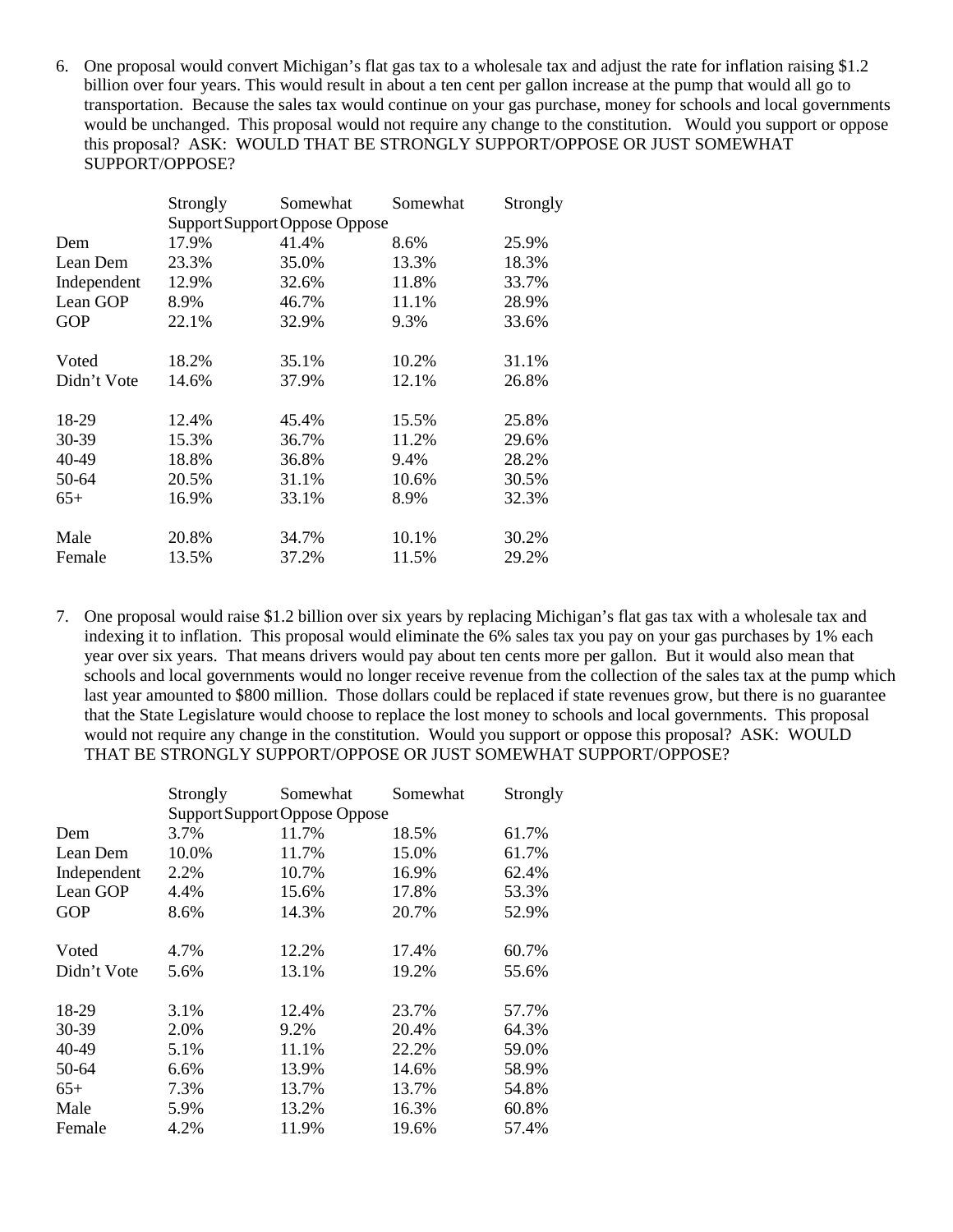8. One proposal would raise \$1.2 billion to fix the roads by increasing the 19 cents per gallon gas tax to 33 cents per gallon – a fourteen cent increase at the pump. It would increase registration fees by 60% for cars and 25% for trucks and trailers. After the first two years, the flat gas tax would convert to a per gallon rate on the wholesale price of fuel allowing gas tax revenues to grow as fuel prices grow. This proposal would not require any change in the constitution. Would you support or oppose this proposal? ASK: WOULD THAT BE STRONGLY SUPPORT/OPPOSE OR JUST SOMEWHAT SUPPORT/OPPOSE?

|             | <b>Strongly</b> | Somewhat                      | Somewhat | Strongly |
|-------------|-----------------|-------------------------------|----------|----------|
|             |                 | Support Support Oppose Oppose |          |          |
| Dem         | 5.6%            | 16.0%                         | 15.4%    | 56.8%    |
| Lean Dem    | 3.3%            | 21.7%                         | 15.0%    | 53.3%    |
| Independent | 4.5%            | 16.9%                         | 8.4%     | 64.6%    |
| Lean GOP    | 4.4%            | 11.1%                         | 13.3%    | 66.7%    |
| <b>GOP</b>  | 2.9%            | 12.9%                         | 18.6%    | 57.9%    |
|             |                 |                               |          |          |
| Voted       | 4.5%            | 14.9%                         | 11.4%    | 63.7%    |
| Didn't Vote | 3.5%            | 16.2%                         | 18.2%    | 53.5%    |
|             |                 |                               |          |          |
| 18-29       | 3.1%            | 23.7%                         | 21.6%    | 49.5%    |
| 30-39       | 3.1%            | 18.4%                         | 15.3%    | 59.2%    |
| 40-49       | 5.1%            | 16.2%                         | 15.4%    | 57.3%    |
| 50-64       | 4.6%            | 9.9%                          | 11.3%    | 69.5%    |
| $65+$       | 4.8%            | 9.7%                          | 8.9%     | 62.1%    |
|             |                 |                               |          |          |
| Male        | 4.9%            | 18.8%                         | 12.5%    | 59.0%    |
| Female      | 3.5%            | 12.2%                         | 14.7%    | 61.5%    |

9. One proposal would raise \$1.2 billion to fix the roads by simply raising the sales tax by one cent from 6% to 7% and dedicate the new money just to fix the roads. This would increase the price at the pump by just 3 cents. Because it increases the sales tax and changes the Constitution, it would require voter approval. Would you support or oppose this proposal? ASK: WOULD THAT BE STRONGLY SUPPORT/OPPOSE OR JUST SOMEWHAT SUPPORT/OPPOSE?

|             | Strongly                      | Somewhat | Somewhat | Strongly |  |
|-------------|-------------------------------|----------|----------|----------|--|
|             | Support Support Oppose Oppose |          |          |          |  |
| Dem         | 32.7%                         | 25.3%    | 11.7%    | 25.9%    |  |
| Lean Dem    | 40.0%                         | 25.0%    | 6.7%     | 23.3%    |  |
| Independent | 31.5%                         | 25.3%    | 9.0%     | 29.8%    |  |
| Lean GOP    | 37.8%                         | 26.7%    | 11.1%    | 24.4%    |  |
| GOP         | 27.9%                         | 28.6%    | 5.7%     | 35.0%    |  |
| Voted       | 33.6%                         | 21.9%    | 7.5%     | 32.8%    |  |
| Didn't Vote | 28.8%                         | 34.8%    | 11.1%    | 21.7%    |  |
| 18-29       | 28.9%                         | 39.2%    | 10.3%    | 21.6%    |  |
| 30-39       | 27.6%                         | 27.6%    | 13.3%    | 27.6%    |  |
| 40-49       | 29.1%                         | 31.6%    | 6.0%     | 28.2%    |  |
| 50-64       | 29.8%                         | 25.8%    | 8.6%     | 30.5%    |  |
| $65+$       | 44.4%                         | 11.3%    | 7.3%     | 32.3%    |  |
| Male        | 34.7%                         | 22.2%    | 11.8%    | 28.1%    |  |
| Female      | 29.5%                         | 29.8%    | 5.8%     | 30.1%    |  |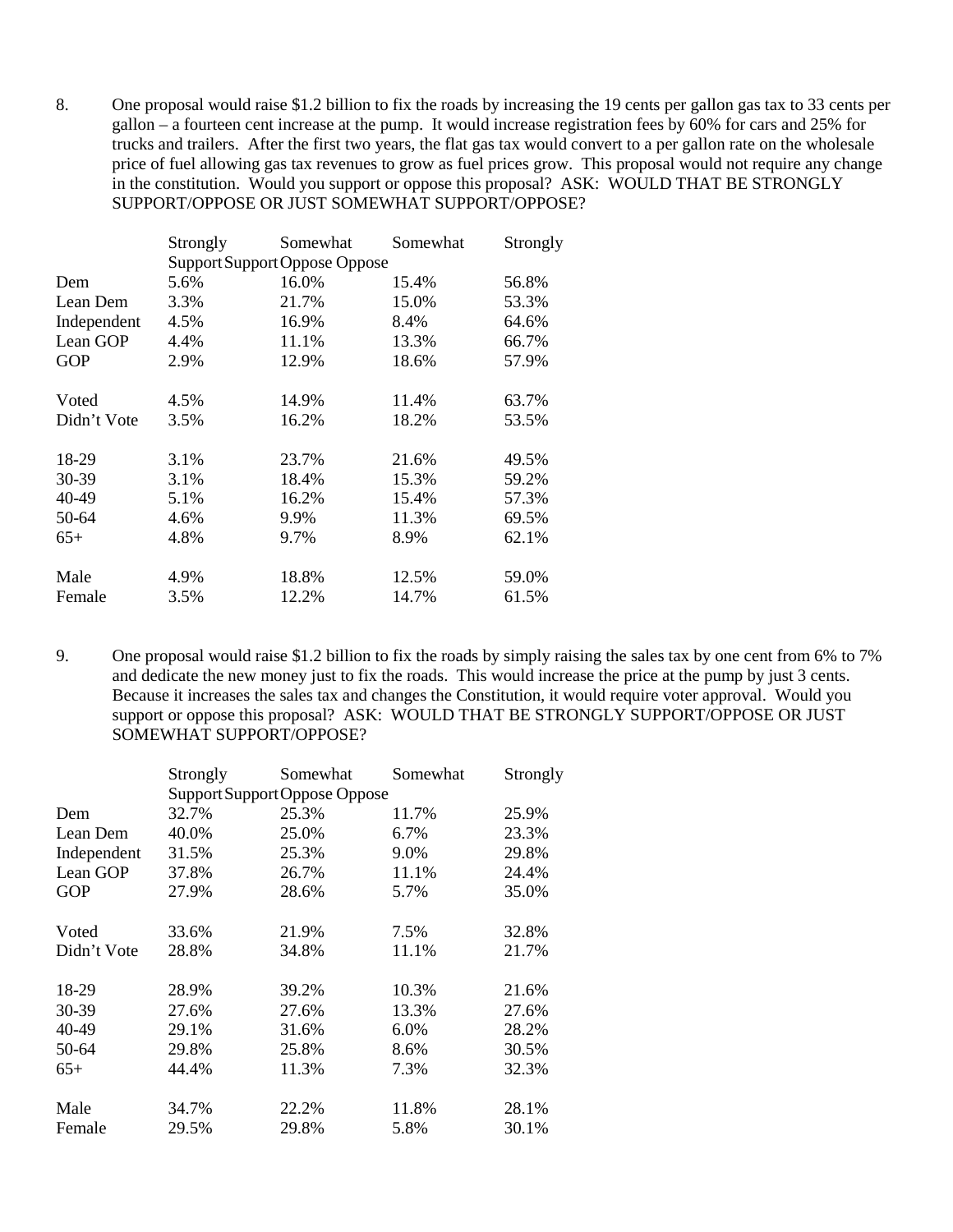10. One proposal would cut \$500 million in existing state funding from areas such as higher education and job training and redirect it to the roads. This proposal would raise only half of the \$1.2 billion that most experts agree is what Michigan needs to bring Michigan's roads up to good condition. This proposal would not raise taxes or require a change to the Constitution, but it would result in sharp cuts to areas like higher education and job training. Would you support or oppose this proposal? ASK: WOULD THAT BE STRONGLY SUPPORT/OPPOSE OR JUST SOMEWHAT SUPPORT/OPPOSE?

|             | Strongly | Somewhat                      | Somewhat | Strongly |
|-------------|----------|-------------------------------|----------|----------|
|             |          | Support Support Oppose Oppose |          |          |
| Dem         | 4.9%     | 9.9%                          | 14.8%    | 66.7%    |
| Lean Dem    | 8.3%     | 13.3%                         | 20.0%    | 48.3%    |
| Independent | 7.9%     | 20.8%                         | 16.9%    | 47.2%    |
| Lean GOP    | 15.6%    | 22.2%                         | 15.6%    | 44.4%    |
| <b>GOP</b>  | 16.4%    | 21.4%                         | 16.4%    | 41.4%    |
| Voted       | 9.7%     | 17.2%                         | 12.9%    | 54.0%    |
| Didn't Vote | 10.1%    | 18.2%                         | 23.2%    | 44.4%    |
| 18-29       | 11.3%    | 21.6%                         | 17.5%    | 43.3%    |
| 30-39       | 4.1%     | 16.3%                         | 19.4%    | 55.1%    |
| 40-49       | 9.4%     | 14.5%                         | 23.1%    | 50.4%    |
| 50-64       | 10.6%    | 20.5%                         | 9.3%     | 55.0%    |
| $65+$       | 12.9%    | 15.3%                         | 15.3%    | 47.6%    |
| Male        | 10.8%    | 20.1%                         | 14.9%    | 49.0%    |
| Female      | 9.0%     | 15.1%                         | 17.6%    | 52.6%    |

11. One proposal would create a broader reform of Michigan's taxes. It would convert the flat gas tax to a wholesale tax on purchases. It would remove the sales tax from fuel purchases but replace the revenues by extending the state sales tax to services like haircuts and tax preparation. But it would also cut the state income tax from 4.25 percent to 3.9 percent. It would raise 1.2 billion for roads and protect the current budgets of schools and local governments. But it would extend the sales tax to services. While individuals would get in income tax cut, it would be offset by an increase in the gas tax and a new sales tax on services. This change would not require a change to the Constitution. Would you support or oppose this proposal? ASK: WOULD THAT BE STRONGLY SUPPORT/OPPOSE OR JUST SOMEWHAT SUPPORT/OPPOSE?

|             | Strongly                      | Somewhat | Somewhat | Strongly |  |
|-------------|-------------------------------|----------|----------|----------|--|
|             | Support Support Oppose Oppose |          |          |          |  |
| Dem         | 12.3%                         | 30.2%    | 14.2%    | 31.5%    |  |
| Lean Dem    | 18.3%                         | 40.0%    | 8.3%     | 20.0%    |  |
| Independent | 6.2%                          | 30.9%    | 16.3%    | 34.3%    |  |
| Lean GOP    | 6.7%                          | 33.3%    | 20.0%    | 24.4%    |  |
| <b>GOP</b>  | 10.0%                         | 26.4%    | 14.3%    | 41.4%    |  |
|             |                               |          |          |          |  |
| Voted       | 10.0%                         | 28.1%    | 13.4%    | 38.1%    |  |
| Didn't Vote | 10.6%                         | 35.9%    | 16.7%    | 23.7%    |  |
|             |                               |          |          |          |  |
| 18-29       | 14.4%                         | 42.3%    | 15.5%    | 15.5%    |  |
| 30-39       | 10.2%                         | 29.6%    | 17.3%    | 30.6%    |  |
| 40-49       | 10.3%                         | 32.5%    | 17.9%    | 29.9%    |  |
| 50-64       | 6.6%                          | 30.5%    | 11.3%    | 40.4%    |  |
| $65+$       | 8.9%                          | 23.4%    | 13.7%    | 41.9%    |  |
| Male        | 13.2%                         | 33.3%    | 11.5%    | 34.4%    |  |
| Female      | 7.4%                          | 28.2%    | 17.3%    | 32.4%    |  |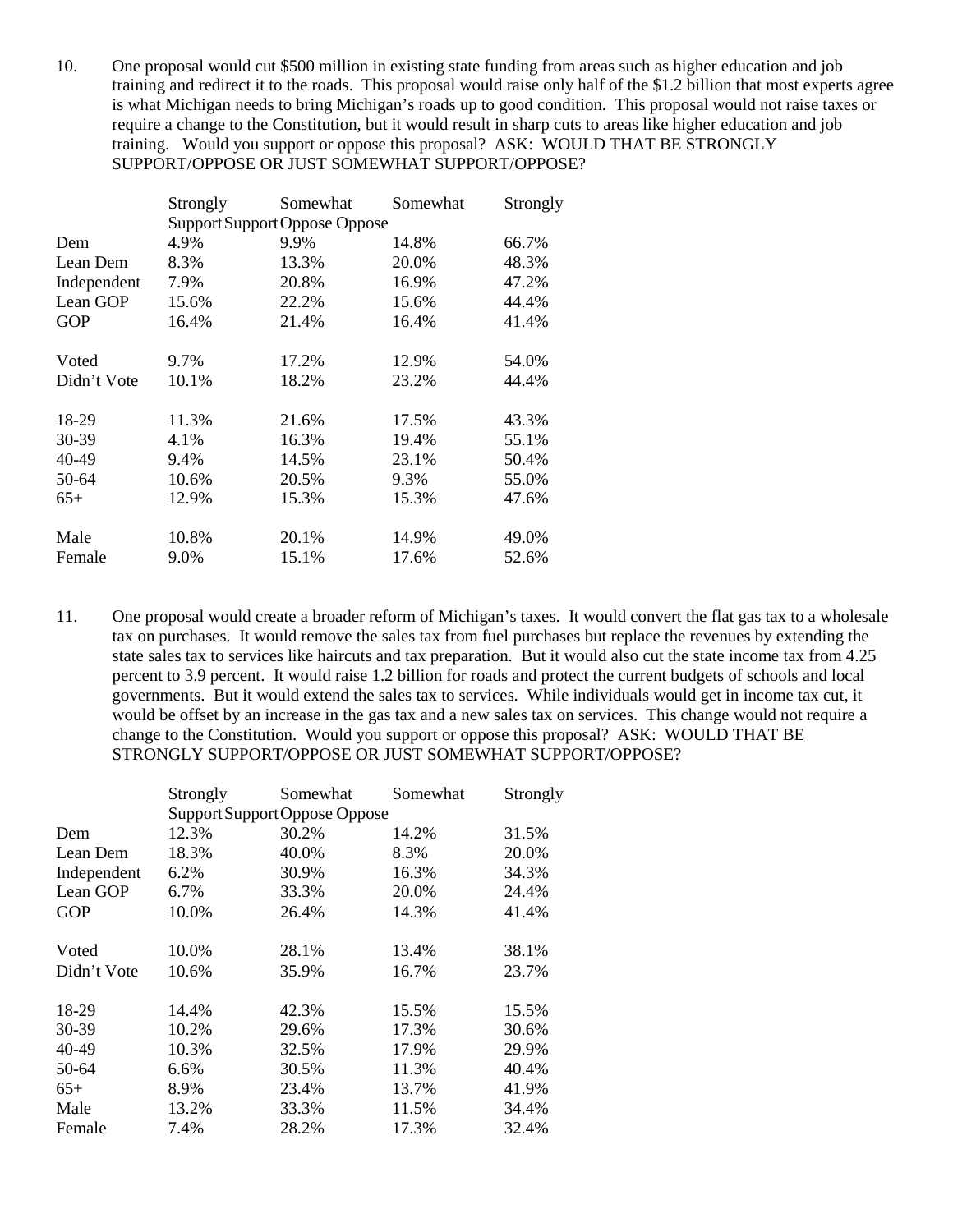12. One proposal would change how businesses are taxed in Michigan. In 2011, Michigan revised the state's corporate business tax to a flat 6%. But that tax applies to corporations. Most small businesses do not fall under those tax changes. Michigan could raise an additional \$1.2 billion for roads if it extended the 6% corporate business tax to these small businesses. This change would not require a change to the Constitution. Would you support or oppose this proposal? ASK: WOULD THAT BE STRONGLY SUPPORT/OPPOSE OR JUST SOMEWHAT SUPPORT/OPPOSE?

|             | Strongly                      | Somewhat | Somewhat | Strongly |
|-------------|-------------------------------|----------|----------|----------|
|             | Support Support Oppose Oppose |          |          |          |
| Dem         | 13.6%                         | 21.0%    | 17.3%    | 40.1%    |
| Lean Dem    | 15.0%                         | 25.0%    | 18.3%    | 31.7%    |
| Independent | 9.0%                          | 20.2%    | 16.3%    | 48.9%    |
| Lean GOP    | 11.1%                         | 13.3%    | 13.3%    | 57.8%    |
| <b>GOP</b>  | 7.9%                          | 13.6%    | 11.4%    | 64.3%    |
| Voted       | 11.7%                         | 17.2%    | 15.2%    | 50.7%    |
| Didn't Vote | 10.1%                         | 21.2%    | 15.7%    | 45.5%    |
| 18-29       | 9.3%                          | 16.5%    | 21.6%    | 49.5%    |
| 30-39       | 9.2%                          | 19.4%    | 16.3%    | 50.0%    |
| 40-49       | 11.1%                         | 19.7%    | 16.2%    | 46.2%    |
| 50-64       | 11.9%                         | 17.9%    | 10.6%    | 54.3%    |
| $65+$       | 12.1%                         | 20.2%    | 14.5%    | 45.2%    |
| Male        | 14.6%                         | 18.8%    | 12.8%    | 49.0%    |
| Female      | 8.0%                          | 18.3%    | 17.6%    | 49.0%    |

13. One proposal would raise the gas tax by \$600 million dollars and cut \$600 million from existing funding in the state budget raising \$1.2 billion for roads. This change would not require a change in the Constitution. However, it would require \$600 million in cuts to other priorities that have not yet been identified. Would you support or oppose this proposal? ASK: WOULD THAT BE STRONGLY SUPPORT/OPPOSE OR JUST SOMEWHAT SUPPORT/OPPOSE?

|             | Strongly | Somewhat                      | Somewhat | Strongly |
|-------------|----------|-------------------------------|----------|----------|
|             |          | Support Support Oppose Oppose |          |          |
| Dem         | 2.5%     | 11.1%                         | 16.7%    | 58.0%    |
| Lean Dem    | 3.3%     | 18.3%                         | 13.3%    | 56.7%    |
| Independent | 4.5%     | 15.7%                         | 11.2%    | 56.2%    |
| Lean GOP    | 11.1%    | 26.7%                         | 8.9%     | 44.4%    |
| <b>GOP</b>  | 13.6%    | 22.9%                         | 15.0%    | 40.0%    |
| Voted       | 6.2%     | 15.9%                         | 10.4%    | 57.2%    |
| Didn't Vote | 6.6%     | 18.7%                         | 19.7%    | 41.9%    |
| 18-29       | 5.2%     | 19.6%                         | 22.7%    | 44.3%    |
| 30-39       | 6.1%     | 14.3%                         | 15.3%    | 54.1%    |
| 40-49       | 7.7%     | 24.8%                         | 10.3%    | 46.2%    |
| 50-64       | 6.6%     | 14.6%                         | 11.3%    | 57.6%    |
| $65+$       | 6.5%     | 12.9%                         | 12.1%    | 54.0%    |
| Male        | 8.7%     | 22.6%                         | 10.4%    | 50.0%    |
| Female      | 4.2%     | 11.5%                         | 16.3%    | 54.2%    |